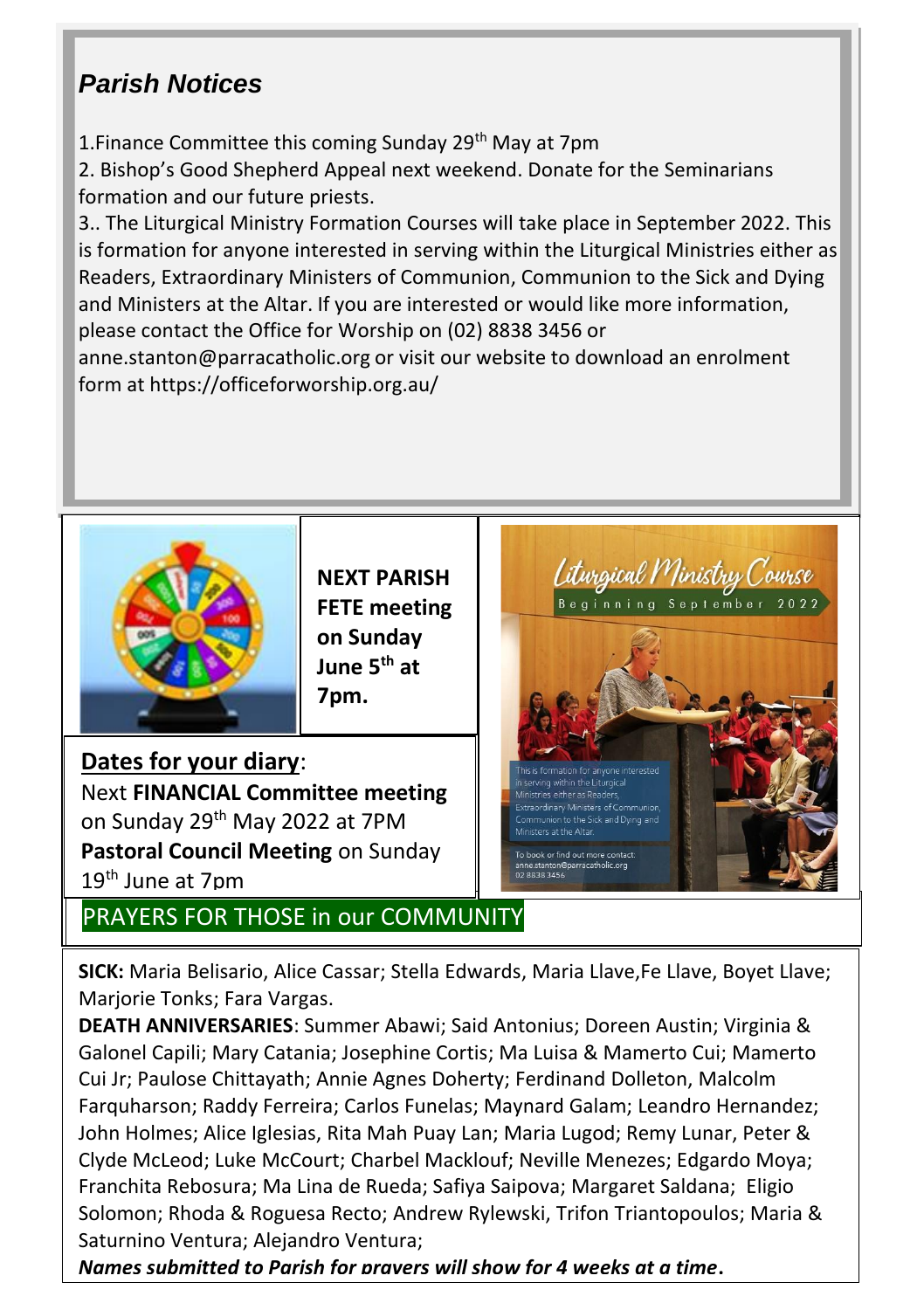

**SACRED HEART PARISH** 

SOUTH MT DRUITT

9 Ropes Creek Road Mt Druitt NSW 2770 tel: [98323896](tel:98323896) **6th Sunday of EASTER (C) 22nd May 2022**





#### Ff **From Deacon Rod's DESK …………………………**

Nostalgia literarily means 'a yearning for home'. Recently, in the movie industry world, we have so many remakes such as "Top Gun', 'Mary Poppins', 'King Kong', 'Beauty and the Beast, Ben-Hur and many others. Why is this? Perhaps because it brings us 'nostalgia' back to home we yearn for.

In today's Gospel, Jesus says that as a result of our love for him and fidelity to his word, the Father will come and make a home with us. The image of God as homemaker is, sadly, not very developed in Christian spirituality. But this is an image that holds a lot for how and where we meet God. The best homes are places where we relax because we are ourselves, and we know the others with whom we live. There is something intimate and familiar about our home that enables us to relax on many levels as we turn the key. Home is where our vulnerability can be on display. Christian homes are particularly hospitable places, where Christ dwells in them to the degree that dignity, love and forgiveness are present. This is the world in which God enters our lives. God wants us to be relaxed and vulnerable in God's presence. We do not need to put on a show or say what we think God wants to hear. That is a theatre where we perform. Easter faith is about being comfortable and intimate, about being who we are, rather than the persona we would prefer God to see.

As with most of our homes, being at home with God has its ups and downs, days when we think we cannot bear to stay one more moment, other days where we could never imagine being anywhere else and then most days where we are neither up nor down and we just get on with the routine of our lives. God the homemaker remains faithful through it all, offering the gift of Easter peace, sending us out to proclaim Christ's Kingdom, welcoming us home eager to learn how everything went and reassuring us always that while God is at home with us our hearts should never be troubled and we are not to be afraid.

For Christians, nostalgia is not about living in the past, it is about yearning for the sort of home where our heart truly is. God Bless *Deacon Rod*.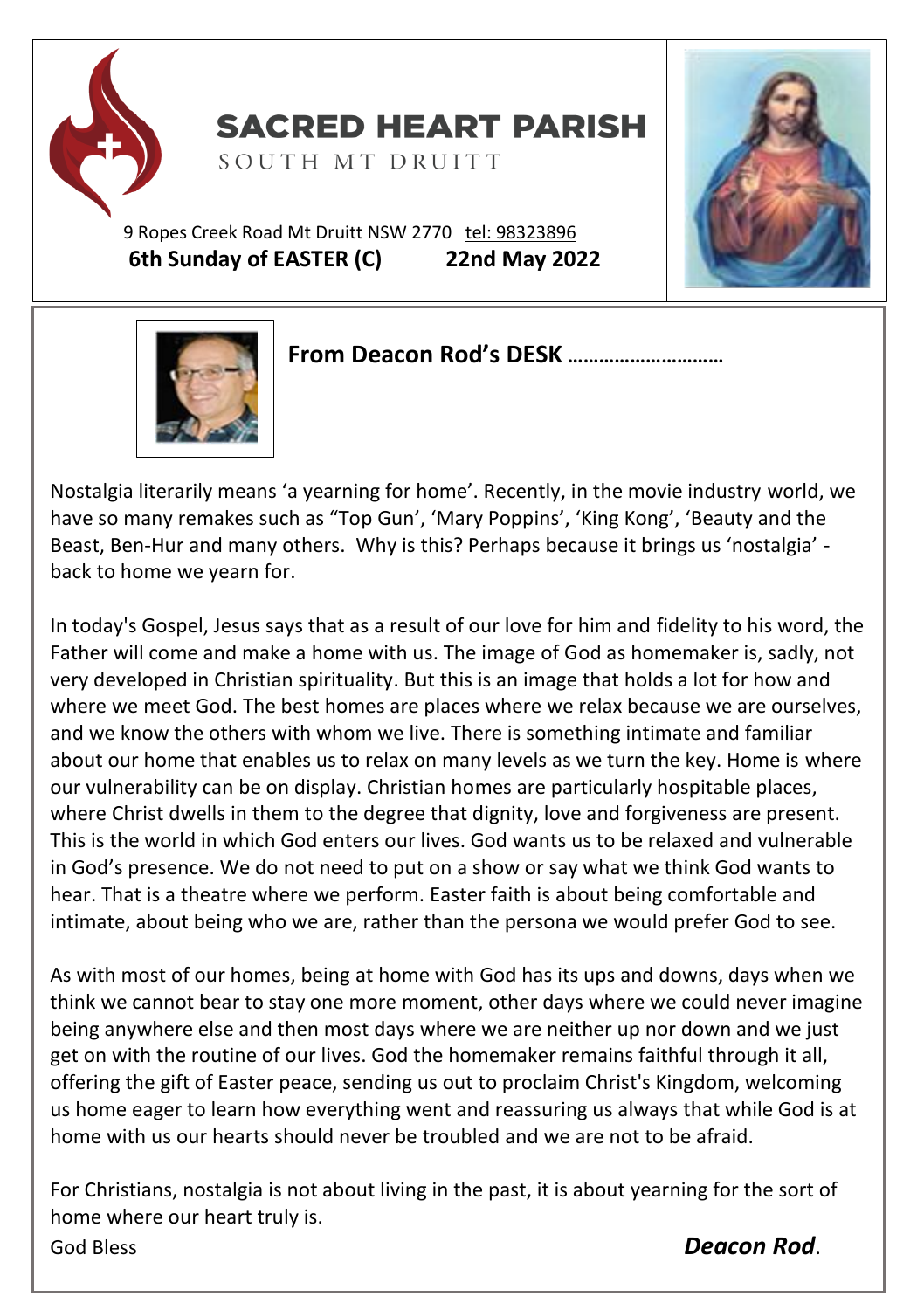| <b>Sunday Masses</b>                                             | Saturday                        | 6.00 pm 6 <sup>th</sup> Sunday Easter (C)                    |  |  |  |
|------------------------------------------------------------------|---------------------------------|--------------------------------------------------------------|--|--|--|
|                                                                  | <b>Sunday</b>                   | 7.30 am & 9.00am:                                            |  |  |  |
| <b>Weekday Masses &amp; Communion Services</b>                   |                                 |                                                              |  |  |  |
|                                                                  | Monday                          | 9.10 am Mon 6 <sup>th</sup> Week of Easter communion service |  |  |  |
|                                                                  | Tuesday                         | 9.10 am Tues $6th$ Week of Easter                            |  |  |  |
|                                                                  | Wednesday                       | 7.00pm Wed 6th Week of Easter                                |  |  |  |
|                                                                  | <b>Thursday</b>                 | 9.10am Thurs 6th Week of Easter                              |  |  |  |
|                                                                  | Friday                          | 9.10am Fri 6th Week of Easter                                |  |  |  |
|                                                                  | <u>Saturday</u>                 | 6.00pm Sat 6th Week of Easter communion service              |  |  |  |
| Confessions                                                      | Saturday:                       | 5.00pm Fr. Florito Apalias                                   |  |  |  |
|                                                                  |                                 |                                                              |  |  |  |
| <b>Pastoral Director:</b><br><b>Deacon Roderick Pirotta</b>      |                                 |                                                              |  |  |  |
| <b>Resident Priest:</b><br><b>Fr Florito Apalias</b>             |                                 |                                                              |  |  |  |
| <b>Parish Chairperson:</b><br><b>Mark Buhagiar</b>               |                                 |                                                              |  |  |  |
| <b>Church Office:</b> 22 Ropes Creek Rd, Mt. Druitt Ph: 98323896 |                                 |                                                              |  |  |  |
| mountdruittsouth@parracatholic.org<br>Email:                     |                                 |                                                              |  |  |  |
| <b>Website:</b>                                                  | https://southmountdruitt.org.au |                                                              |  |  |  |
| <b>Baptisms &amp; Weddings:</b>                                  | By arrangement                  |                                                              |  |  |  |

Support our seminarians to become beacons of Christ's light



Please give generously to the **Bishop's Good Shepherd Appeal**  CATHOLIC FOUNDATION **DONATE NOW** 

| <b>Readers</b>                    | <b>6.00pm</b>            | 7.30am           | <b>9.00am</b>   |
|-----------------------------------|--------------------------|------------------|-----------------|
| $21st/22nd$ May                   | Jeric Salazar            | Vinod Nagarja    | Herbie Cruz     |
| 6 <sup>th</sup> Sunday of Easter. | Luisito Villapana        | Anette Wiggins   | Aloysius Wong   |
| $28th/29th$ May                   | Hermina Villarica        | Jerome D'Rosario | Matthias Wong   |
| <b>Ascension Sunday</b>           | Pio Vergara              | Nathan McKenzie  | Mary Zore       |
| $4th/5th$ June                    | <b>Shirley Fernandez</b> | Elija Merjudio   | Fadi Antown     |
| Pentecost                         | Montana Farquharson      | Joaquim Mendes   | Jevita Bugayong |

**Entrance Antiphon:** Proclaim a joyful sound and let it be heard; proclaim to the ends of the earth: The Lord has freed his people, alleluia.

**Psalm**: O God, let all the nations praise you!

**Gospel Acclamation**: All who love me will keep my words, and my Father will love them and we will come to them.

**Communion Antiphon:** If you love me, keep my commandments, says the Lord, and I will ask the Father and he will send you another Paraclete, to abide with you for ever, alleluia.